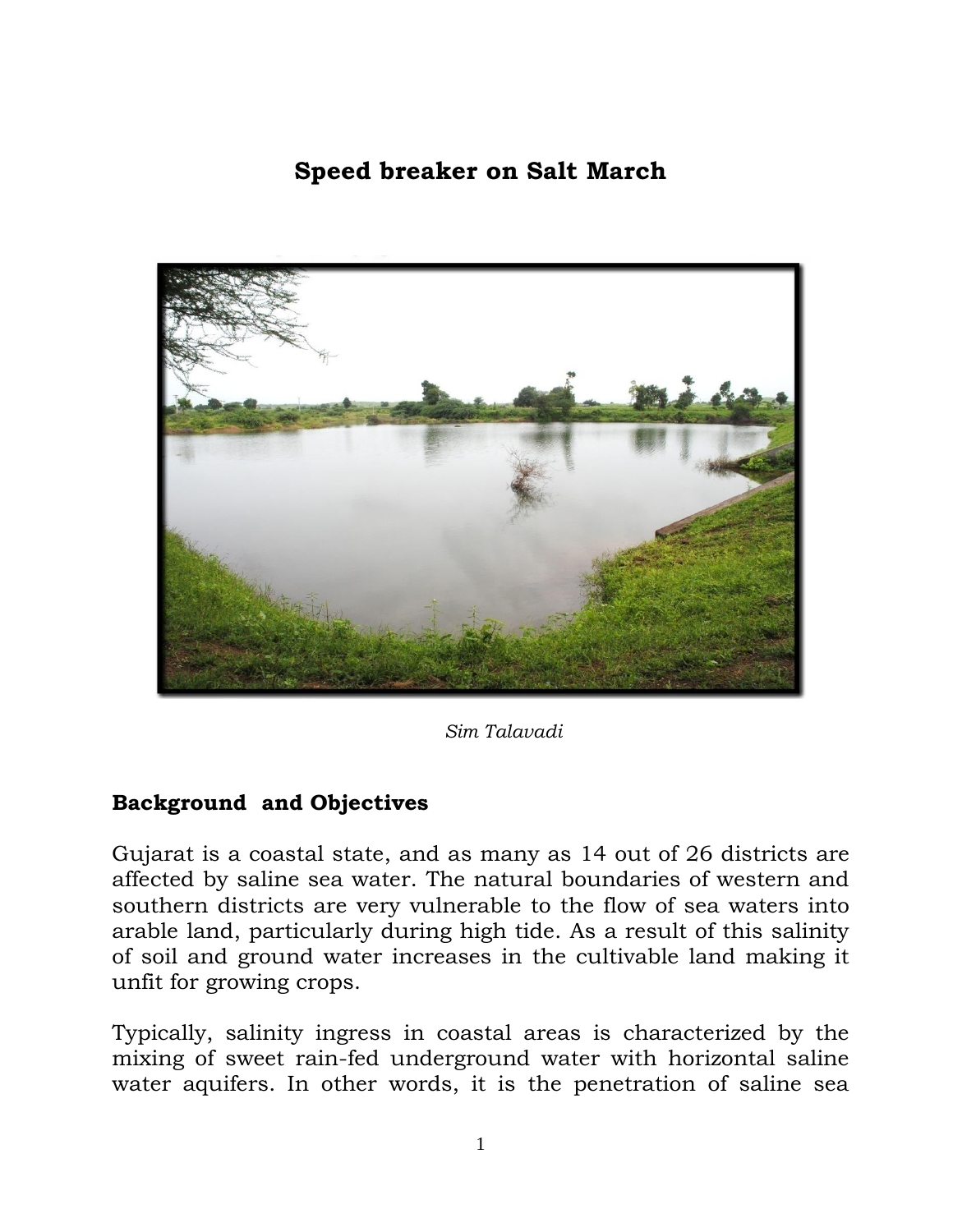water into underground water sources like wells, which makes the underground water saline. The primary reason for this phenomenon is the excessive extraction of groundwater, encouraged primarily by agricultural growth that causes intrusion of sea water into the water table.

The increase in salinity has led to reduction in arable area, agricultural yields and paucity of drinking water and is threatening the livelihood of people, putting the region at risk of economic marginalization and forced migration.

Checking salinity ingress has been one of the focused interventions taken up by Government of Gujarat. The agencies involved in this activity include Department of Agri, Horticulture & Forest and Department of Irrigation, Gujarat Agriculture University, University of Junagadh, Anand, Navsari, Central Soil Salinity Research Institute, Bharuch, Central Salt Marine Chemical Research Institute, Bhavanagar, Narmada & Water Resource Dept.

The project was initiated in 2007-08 and is being implemented by the Gujarat Land Development Corporation under RKVY from 2007- 08 onwards with an overall outlay of Rs. 136.01 crores and a physical target treating 70795 ha.

## **Intervention**

Experiences in salinity mitigation show that combating salinity requires a multi-dimensional approach that includes building ingress prevention structures, increasing rain water recharge potential of the area by constructing recharge structures water harvesting and run-off diversion systems, rehabilitation of the highly saline waste land by re-vegetation through afforestation and nonconventional crops, capacity building of farming communities on efficient water management practices and adoption of low waterintensive crop farming, among other interventions.

All these measures would fulfill the ultimate objective of improving the socio-economic status of the people by checking migration and increasing their income.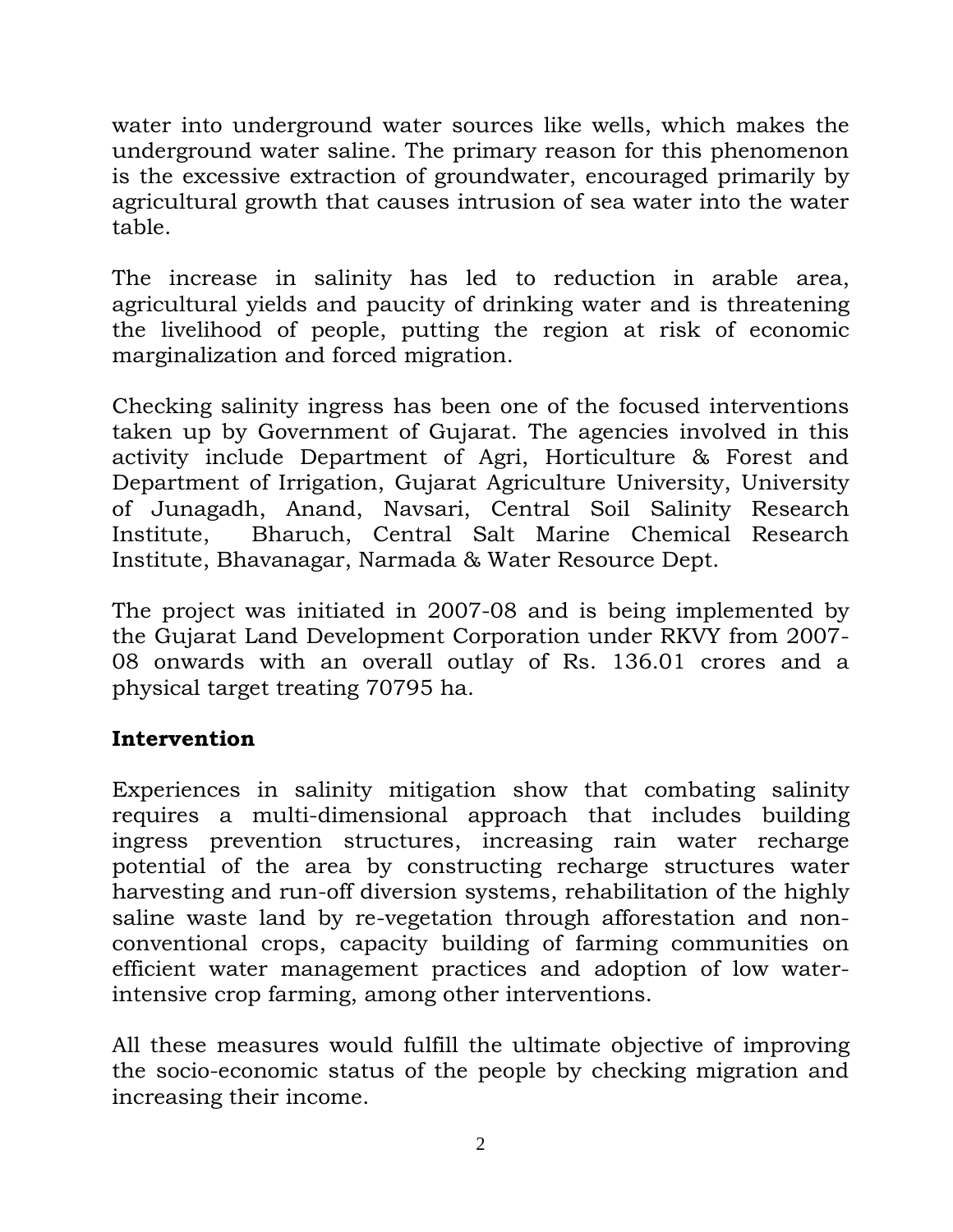The RKVY project entails three pronged corrective measures which are as follows-

 Erection of reclamation bund along the arable land to prevent saline sea water entering into arable land

 Promotion of recharging of ground water through various measures such as loose boulder structure, farm ponds*, nala* plugging for conservation of rainwater, earthen water harvesting systems , masonry check dams, percolation tanks, recharging of village tanks, wells and *sim talavs* etc

 Adoption of soil conservation measures such as field bunding with drainage, land leveling, soil texture amendments, green manuring, deep ploughing, afforestation, silvi pastures & over seeding of grass etc.

The action plan was prepared in consultation with villagers, Central Soil Salinity Research Institute and scientists of state universities.

In each district affected by salinity, micro plans were prepared to check salinity ingress, and to deal with recharge of water and soil salinity management at the village level. Village Sarpanchs and Panchayats played a key role in all such activities. Once all the plans were executed, further maintenance of ponds, recharge structures, check dams etc was the responsibility of village Panchayats.

The entire expenditure of Rs. 135.43 crore involved in the project in the state was met from RKVY. The period of implementation was 2007-8 to 2011-12.

The approved project was implemented at the coastal sites through the field staff of GLDC in accordance with the micro-plans and action plans of the sites selected. User groups were also formulated to check and supervise the activities and also to make the policy for distribution of stored rain water in ponds, tanks etc. and to maintain the water bodies created under the project. User groups also ensured transparency in all activities.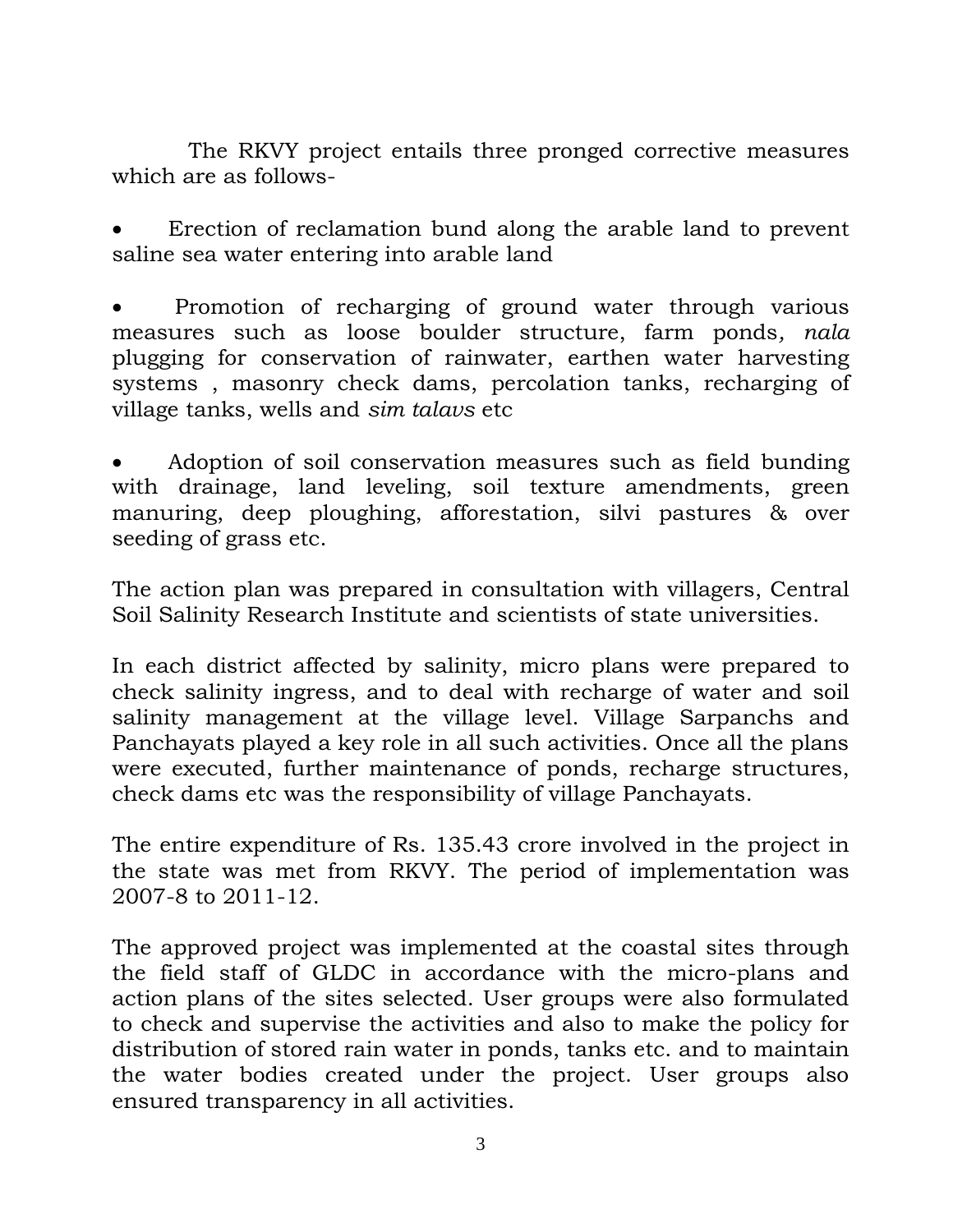Execution of various activities like reclamation bunds, farm ponds, land leveling, percolation tanks, *sim talavs* and desilting of village ponds was carried out by both manual labourers and by machinery.



*Fertility after Bund Creation*

## **Outcome**

 Due to construction of long reclamation bunds along the sea, the entry of saline water into agricultural land has stopped. The quality of saline sub-soil water has improved and its PH and EC has become normal due to percolation and recharge of sweet water from farm ponds, percolation tanks, and other storage structures.

Large areas of fallow land have become cultivable in Kharif season due to soil and water conservation measures likes field bunding, land leveling and land shaping. Kharif crop failure due to long dry spells in the monsoon season has been controlled, soil fertility and productivity have improved, and the effects of flood and drought hazard mitigated.

Additional area of 8580 ha has come under cultivation in the Rabi season, due to creation of supplementary irrigation facilities through WHS, percolation tanks, farm ponds etc. In addition, drinking water facilities for the human population and cattle have also been created. Cropping intensity has increased by approximately 1.5 times. Yield under various crops has also shown increase after treatment, e.g. cotton production has increased from 8 qtl/ha to 12 qtl/ha , paddy from 38.20 to 58 qtl/ha, wheat from 8 qtl/ha to 10 qtl/ha, caster from 15 to 20 qtl/ha and fennel from 8 to 12 qtl/ha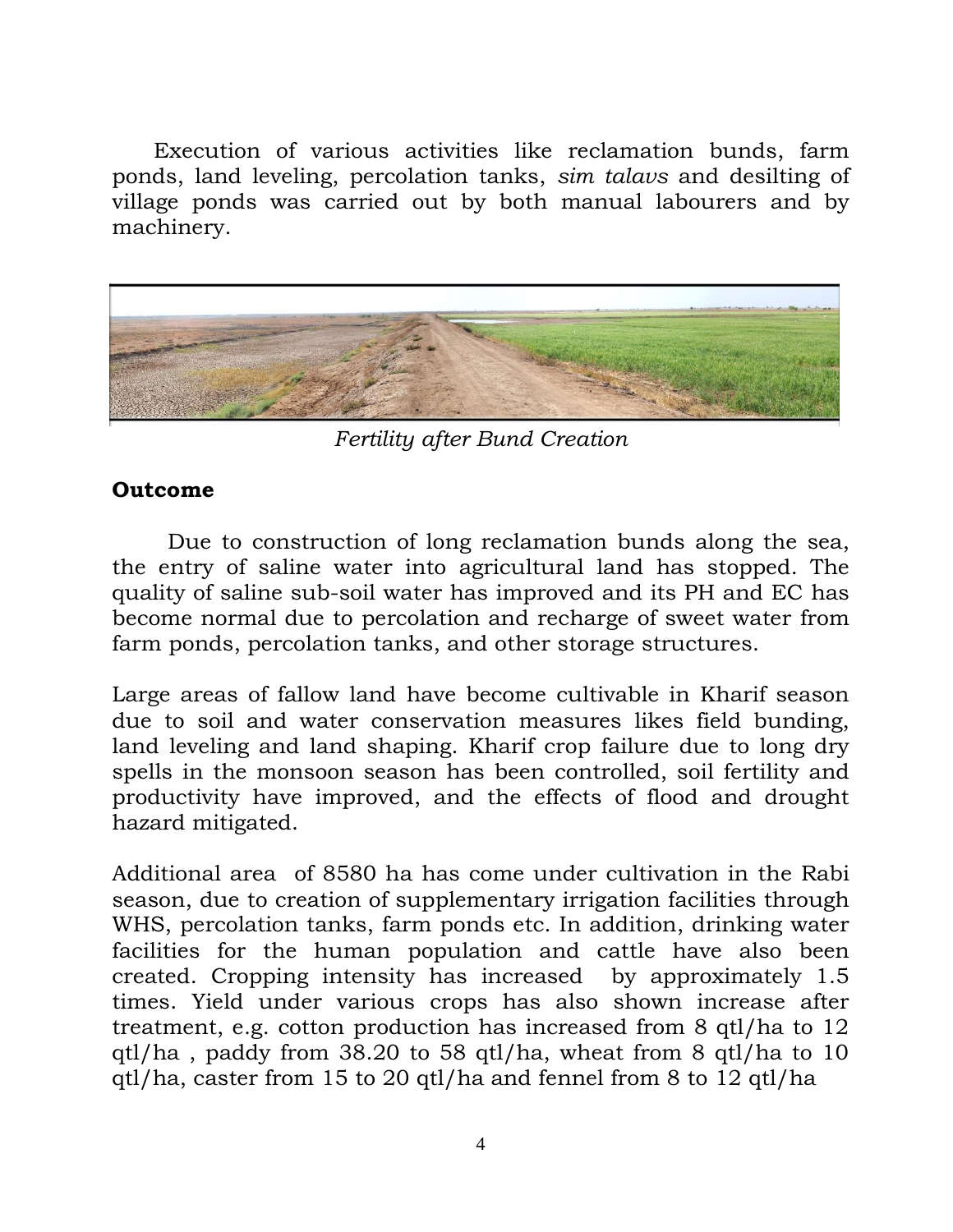Land reclamation, soil fertility conservation, ground water quality improvement and rain water conservation for enhancement of crop production are the parameters for success of the project. In Gujarat, 69771 ha of land has been reclaimed making it cultivable through the project till November 2011. Total number of farmers who have benefitted from this intervention is 20479.

In south Gujarat, the problem of salinity ingress is more severe than in other parts of state. The project work was verified in two districts, viz, Navsari and Valsad where the project was allotted in 2009-10. The areas covered in the two districts were 3478.00 ha and 5311.52 ha, respectively, making a total of 8789.52 ha. In these 2 districts 23.22 kms of reclamation bunds were constructed leading to 782 ha of fallow land becoming cultivable in the kharif season and 163 ha in the rabi season.

The number of beneficiaries of villages Malvan, Untadi, Chharvada and Khatalvada in Valsad and Dandi & Sultanpur in Navsari districts are 5642 and 405 ( total 6047) and their land reclaimed is 4580.71 ha and 529.95 ha (total 5110.16 Ha) respectively.

As a result of implementation of the project, quality of soil in the project areas also improved as revealed from following data pertaining to specific farmers in the mentioned areas-